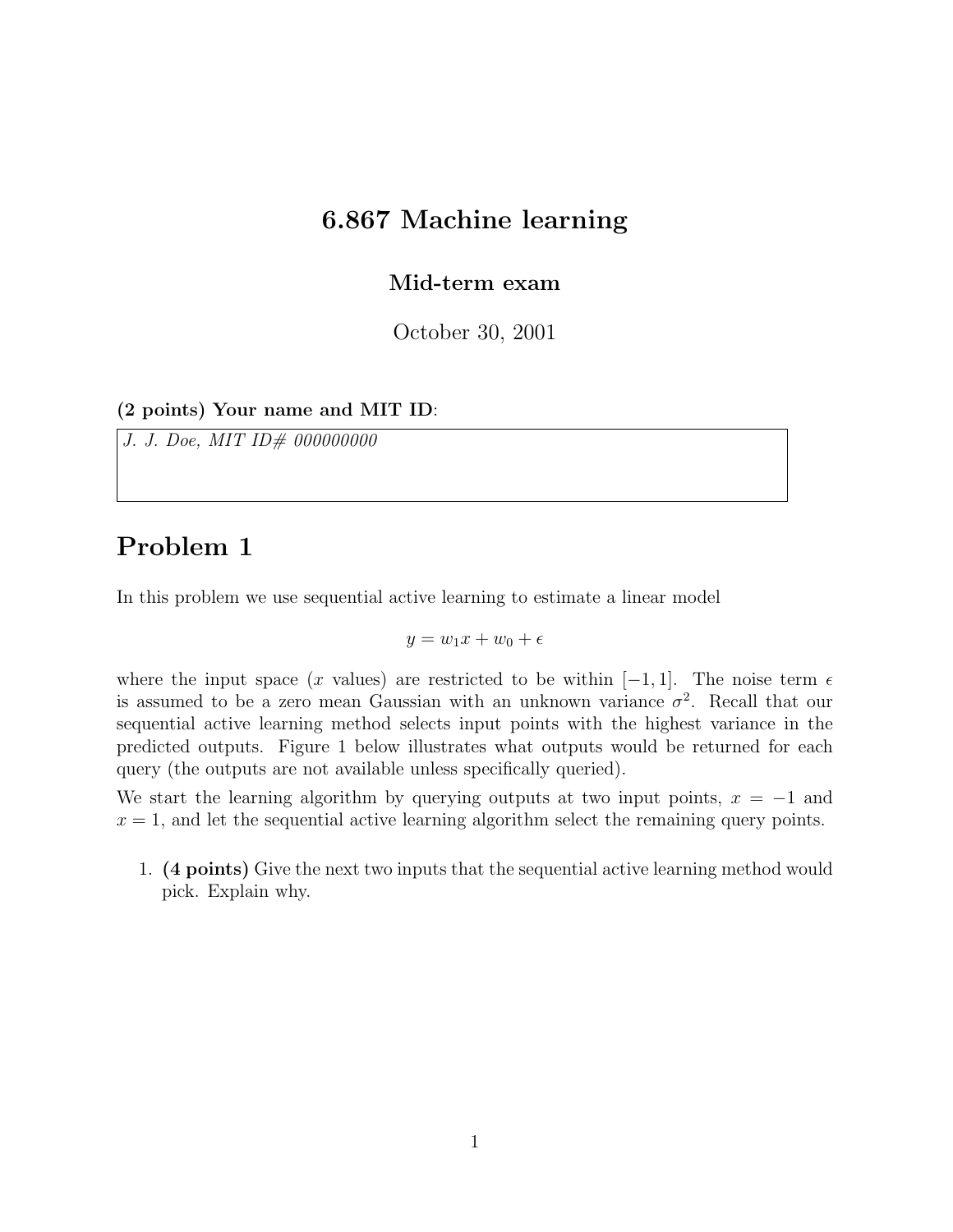

Figure 1: Samples from the underlying relation between the inputs x and outputs y. The outputs are not available to the learning algorithm unless specifically queried.

A linear function is constrained the most by the end points (the variance is always highest at the end points) and thus the next two points are -1 and 1 (order not determined).

Alternatively, you can look more closely at

$$
Var{\hat{y}(x)} = \begin{bmatrix} 1 \\ x \end{bmatrix}^T (\mathbf{X}^T \mathbf{X})^{-1} \begin{bmatrix} 1 \\ x \end{bmatrix}
$$

where, initially,  $X = \begin{bmatrix} 1 & -1 \\ 1 & 1 \end{bmatrix}$  (MATLAB notation). Since  $(X^T X)^{-1}$  is positive (semi-)definite regardless of the points included in  $X$ , the variance is a convex-up parabola and takes its largest value at (one of) the end points.

2. (4 points) In the figure 1 above, draw (approximately) the linear relation between the inputs and outputs that the active learning method would find after a large number of iterations.

Since only the points -1 and 1 are queried, the linear function is determined by the outputs at these points. Hence the line in the figure.

3. (6 points) Would the result be any different if we started with query points  $x = 0$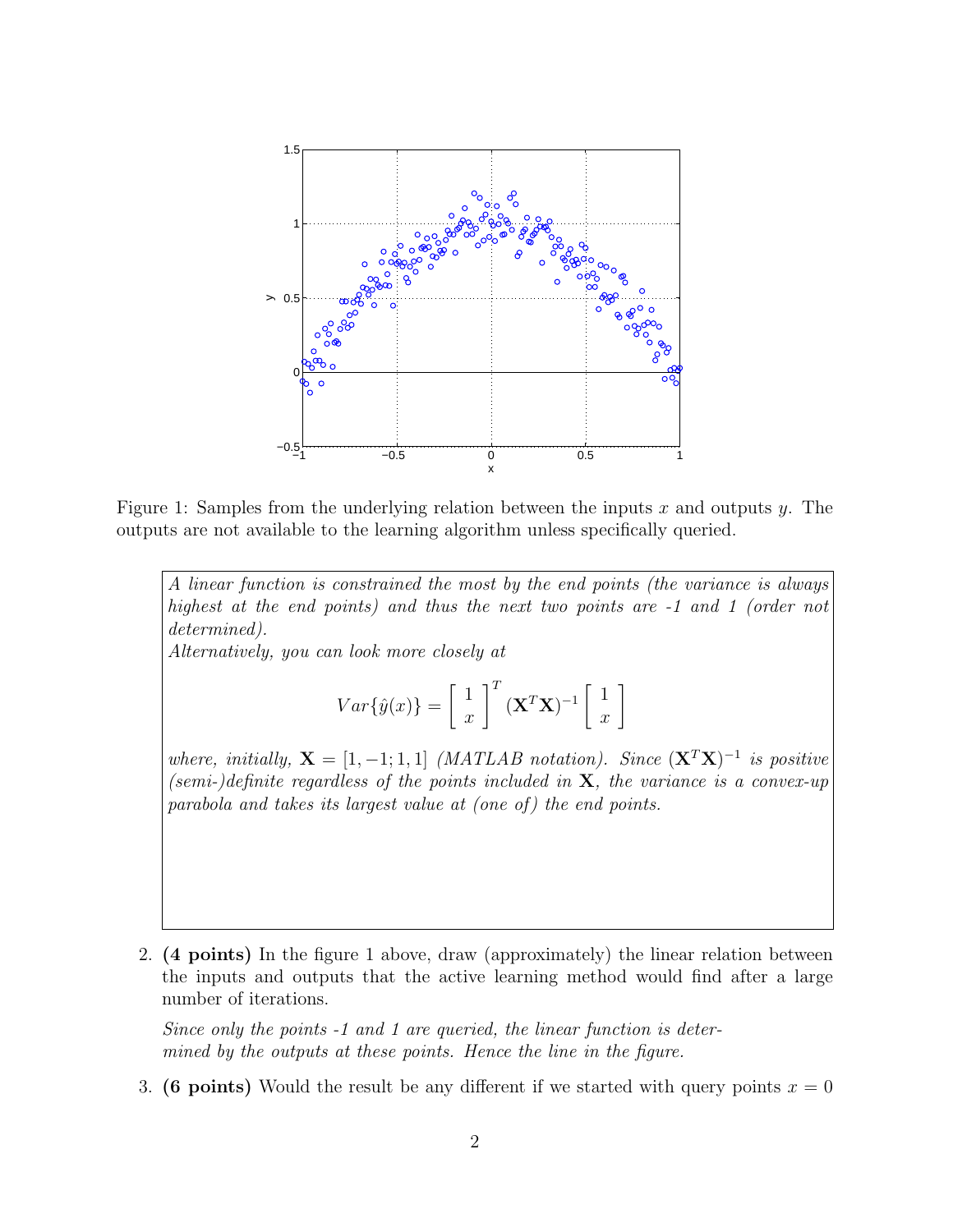and  $x = 1$  and let the sequential active learning algorithm select the remaining query points? Explain why or why not.

The same argument applies here and we would start querying at  $x=1$  and  $x=1$  in an alternating fashion. Note that while the variance is a function of inputs only, the resulting linear function surely depends on the outputs as well. Initially, therefore, there will be a difference due to the single non-extremal query point  $x=0$  but as more end points are selected, the difference will vanish

### Problem 2



Figure 2: Log-probability of labels as a function of regularization parameter C

Here we use a logistic regression model to solve a classification problem. In Figure 2, we have plotted the mean log-probability of labels in the training and test sets after having trained the classifier with quadratic regularization penalty and different values of the regularization parameter C.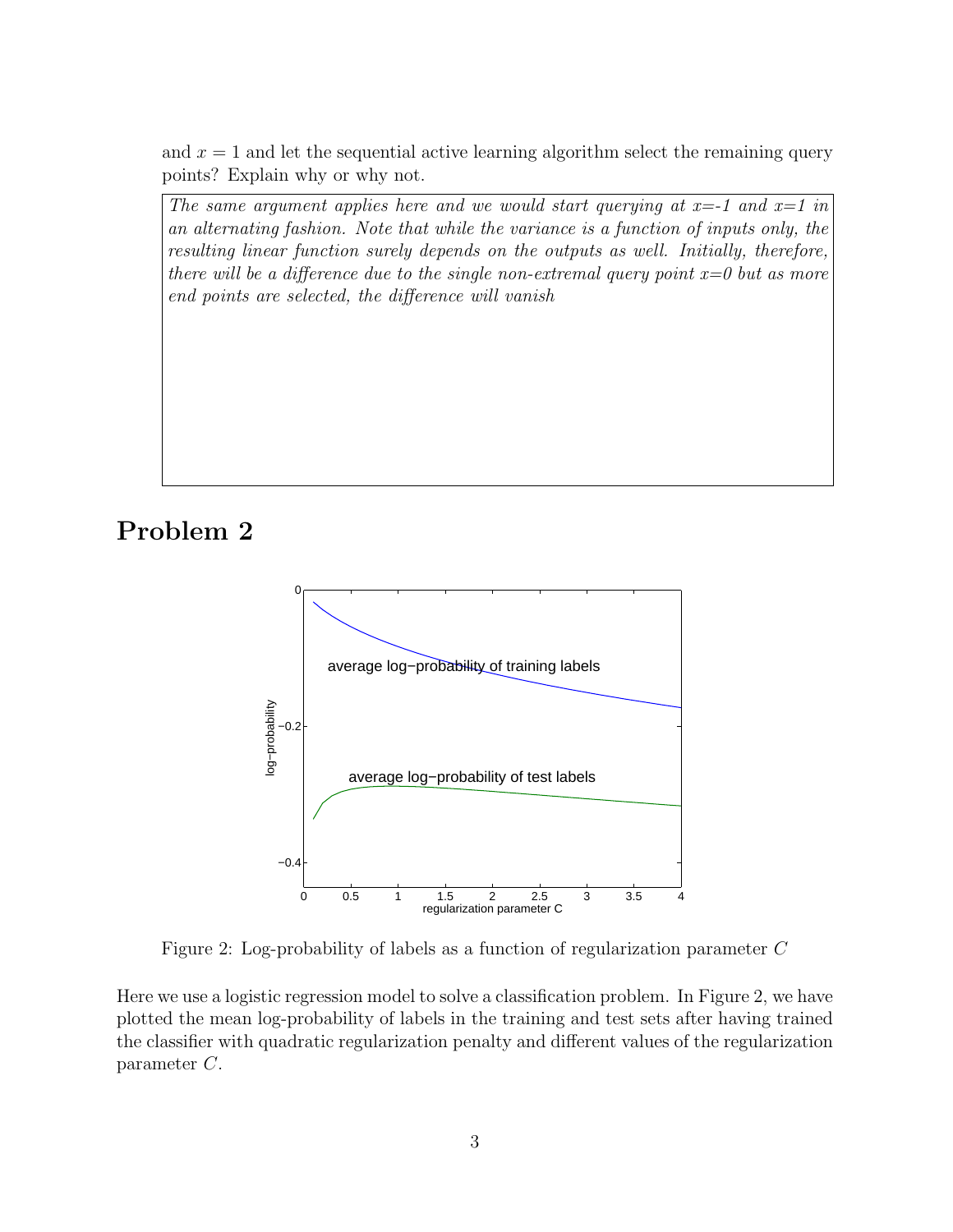1.  $(T/F - 2 points)$  In training a logistic regression model by maximizing the likelihood of the labels given the inputs we have multiple locally optimal solutions.

The log-probability of labels given examples implied by the logistic regression model is a concave (convex down) function with respect to the weights. The (only) locally optimal solution is also globally optimal (if there are only a few examples, there might be a "flat" region with many equally optimal solutions, as in, e.g., question 3.4).

2.  $(T/F - 2$  points) A stochastic gradient algorithm for training logistic regression models with a fixed learning rate will find the optimal setting of the weights exactly.

A fixed learning rate means that we are always taking a finite step towards improving the log-probability of any single training example in the update equation. Unless the examples are somehow "aligned", we will continue jumping from side to side of the optimal solution, and will not be able to get arbitrarily close to it. The learning rate has to approach to zero in the course of the updates for the weights to converge.

3.  $(T/F - 2 points)$  The average log-probability of training labels as in Figure 2 can never increase as we increase C.

Stronger regularization means more constraints on the solution and thus the (average) log-probability of the training examples can only get worse.

4. (4 points) Explain why in Figure 2 the test log-probability of labels decreases for large values of C.

As C increases, we give more weight to constraining the predictor, and thus give less flexibility to fitting the training set. The increased regularization guarantees that the test performance gets closer to the training performance, but as we over-constrain our allowed predictors, we are not able to fit the training set at all, and although the test performance is now very close to the training performance, both are low.

5.  $(T/F - 2 points)$  The log-probability of labels in the test set would decrease for large values of C even if we had a large number of training examples.

#### F

# F

# T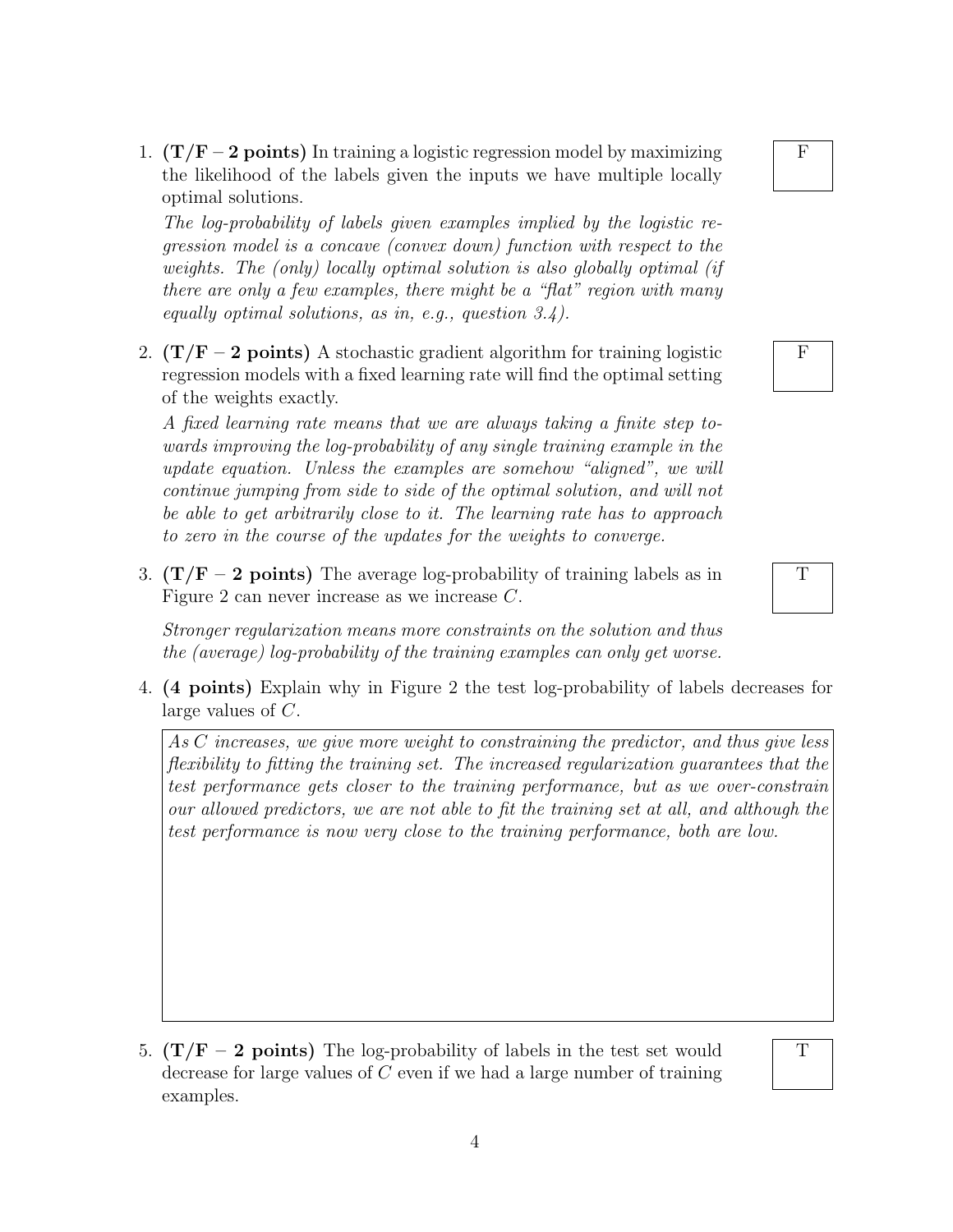The above argument still holds, but the value of C for which we will observe such a decrease will scale up with the number of examples.

6.  $(T/F - 2 points)$  Adding a quadratic regularization penalty for the parameters when estimating a logistic regression model ensures that some of the parameters (weights associated with the components of the input vectors) vanish.

A regularization penalty for feature selection must have non-zero derivative at zero. Otherwise, the regularization has no effect at zero, and weight will tend to be slightly non-zero, even when this does not improve the log-probabilities by much.

#### Problem 3

| Examples labeled "0" | Examples labeled "1" |
|----------------------|----------------------|
| 3,3,0                | 2,2,0                |
| 3,3,1                | 1,1,1                |
| 3,3,0                | 1,1,0                |
| 2.2.1                | 1,1,1                |

Consider a training set consisting of the following eight examples:

The questions below pertain to various feature selection methods that we could use with the logistic regression model.

1. (2 points) What is the mutual information between the third feature and the target label based on the training set?

The third feature has the same distribution conditioned on both labels, hence it is statistically independent of the target label and the mutual information between them is zero.

2. (2 points) Which feature(s) would a filter feature selection method choose? You can assume here that the mutual information criterion is evaluated between a single feature and the label.

Both of these features have high, and equal, mutual information with the target label.

3. (2 points) Which two feature(s) would a greedy wrapper process choose?

1,2

1,3 or 2,3

F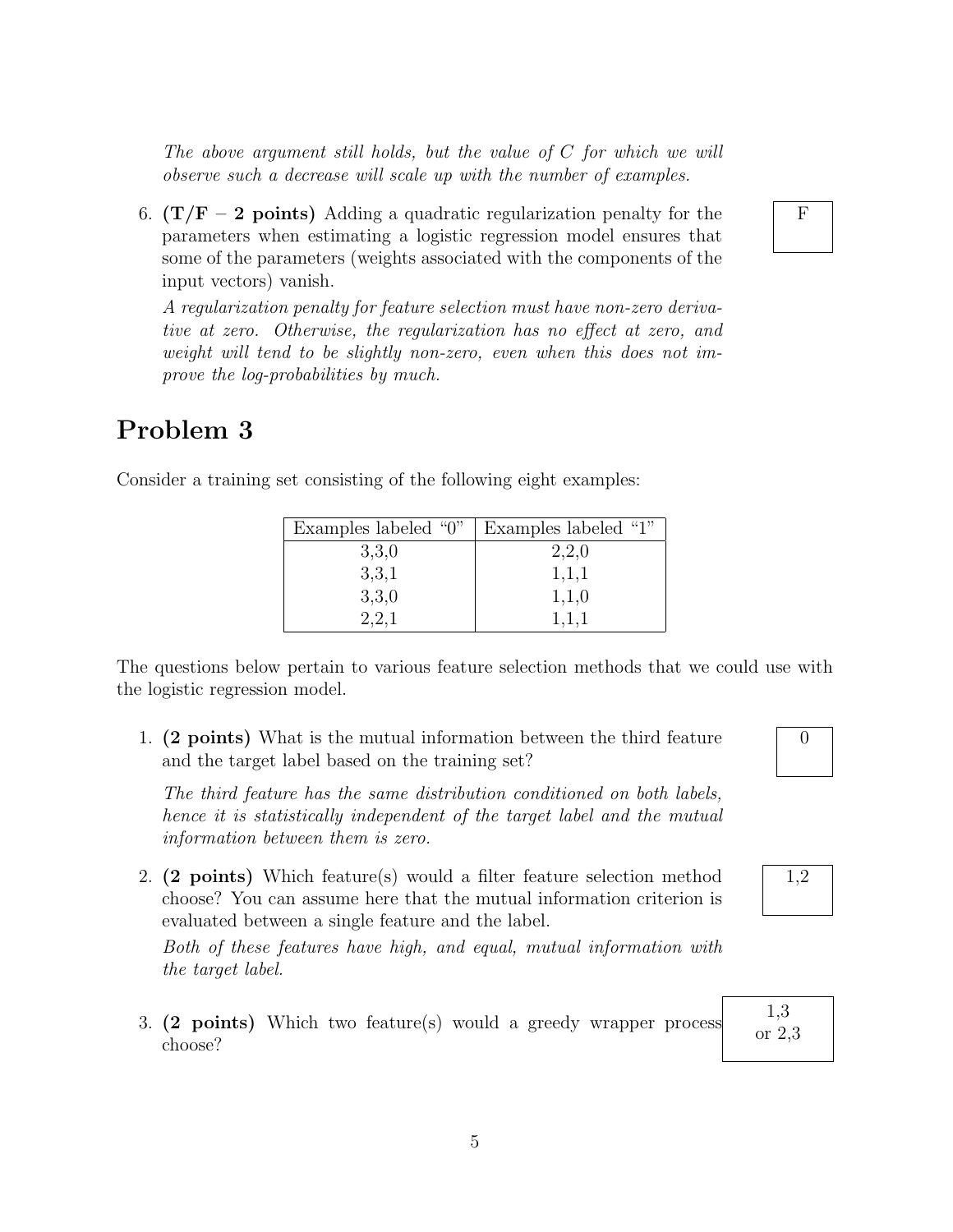First, one of the first two features will be chosen, as this allows us to easily classify correctly six of the eight features. Once one of these features is chosen, the other one does not help us. However, the third feature can help us discriminate between  $(2,2,1)$  and  $(2,2,0)$ — including it will enable us to classify all examples correctly, and will thus be included.

4. (4 points) Which features would a regularization approach with a 1-norm penalty  $\sum_{i=1}^{3} |w_i|$  choose? Explain briefly.

Since the first two features are identical, shifting weight between them has no effect on the log-probabilities. The 1-norm penalty is oblivious to shifting weight in this way. Thus, it will not favor setting the weight of one of the first two features to zero, and such a setting will be one of many equally optimal solutions. Most optimal solutions would thus include both features, but depending on how we optimize the objective function, we might choose the rare solutions in which one of the weights is set to zero.

Including the third features improve the average log-probabilities, but it also increases the penalty. Whether or not it will be included depends on the regularization parameter C that controls the relative importance of the average log-probabilities and the regularization penalty. To check what values of C will allow inclusion of the third feature, we can check the derivative of the objective function at  $w_3 = 0$ : The derivative of the log probability of the sample  $(2,2,1)$  will be  $g'(0)x_3=\frac{1}{2}$  $\frac{1}{2}$ . The derivatives for samples with  $x_3 = 0$  will be zero, and the derivatives for the other four samples will cancel each other. Thus the total derivative of the log-probabilities term will be 1 2 . This will be more significant than the regularization only if  $C < \frac{1}{2}$ .

# Problem 4

1. (6 points) Figure 3 shows the first decision stump that the AdaBoost algorithm finds (starting with the uniform weights over the training examples). We claim that the weights associated with the training examples after including this decision stump will be  $[1/8, 1/8, 1/8, 5/8]$  (the weights here are enumerated as in the figure). Are these weights correct, why or why not?

Do not provide an explicit calculation of the weights.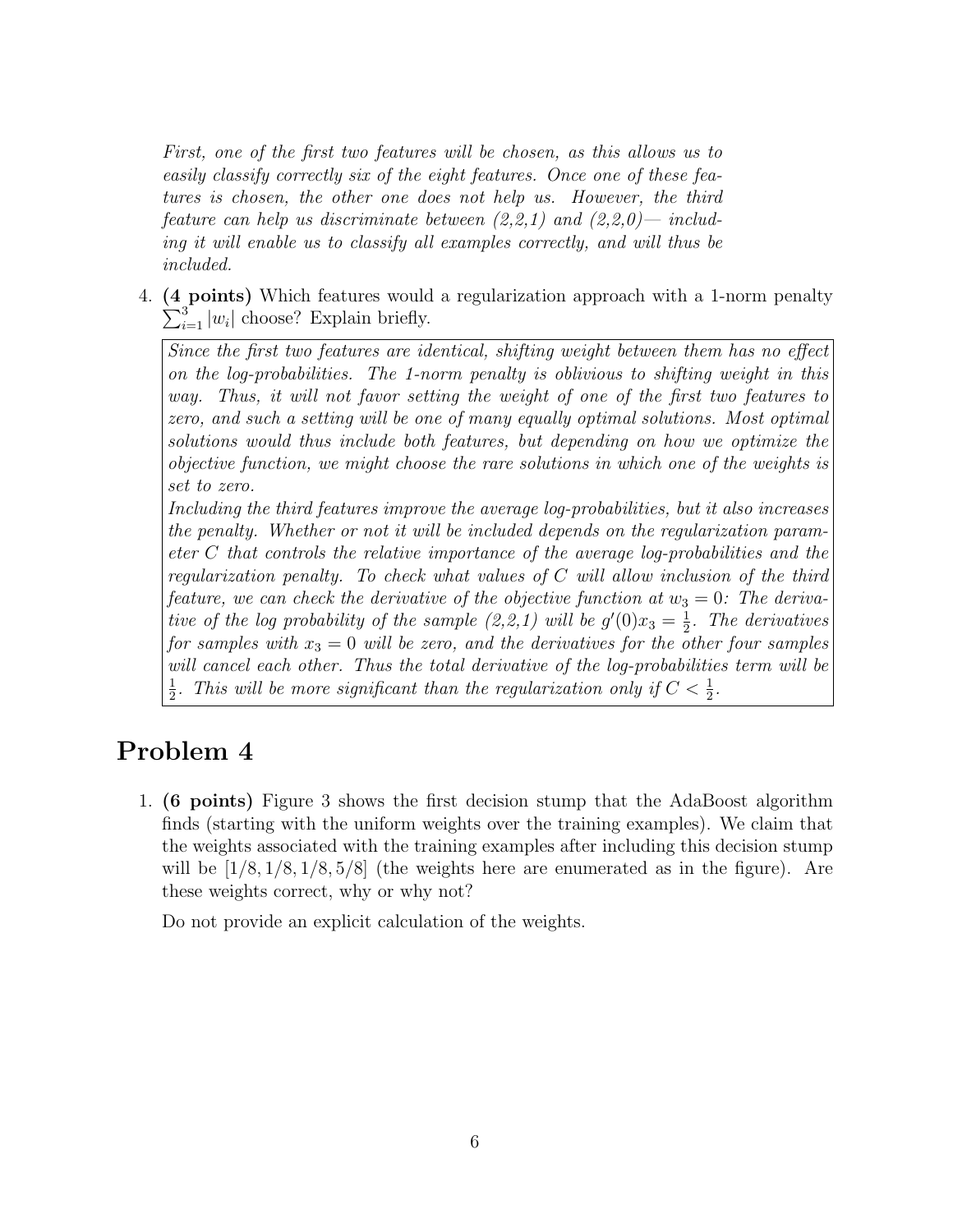

Figure 3: The first decision stump that the boosting algorithm finds.

The boosting algorithm adjusts the weights so that the current hypothesis is at chance level relative to the new weights. Since there is only one miss-classified example, it has to receive weight  $= 1/2$ . So the weights are not correct.

2.  $(T/F - 2$  points) The votes that AdaBoost algorithm assigns to the component classifiers are optimal in the sense that they ensure larger "margins" in the training set (higher majority predictions) than any other setting of the votes.

The votes in the boosting algorithm are optimized sequentially and never "reoptimized" after all the hypotheses have been generated. These votes cannot therefore be optimal in the sense of achieving the largest majority predictions for the training examples.

3.  $(T/F - 2 points)$  In the boosting iterations, the training error of each new decision stump and the training error of the combined classifier vary roughly in concert

While the training error of the combined classifier typically decreases as a function of boosting iterations, the error of the individual decision stumps typically increases since the example weights become concentrated at the most difficult examples.

# F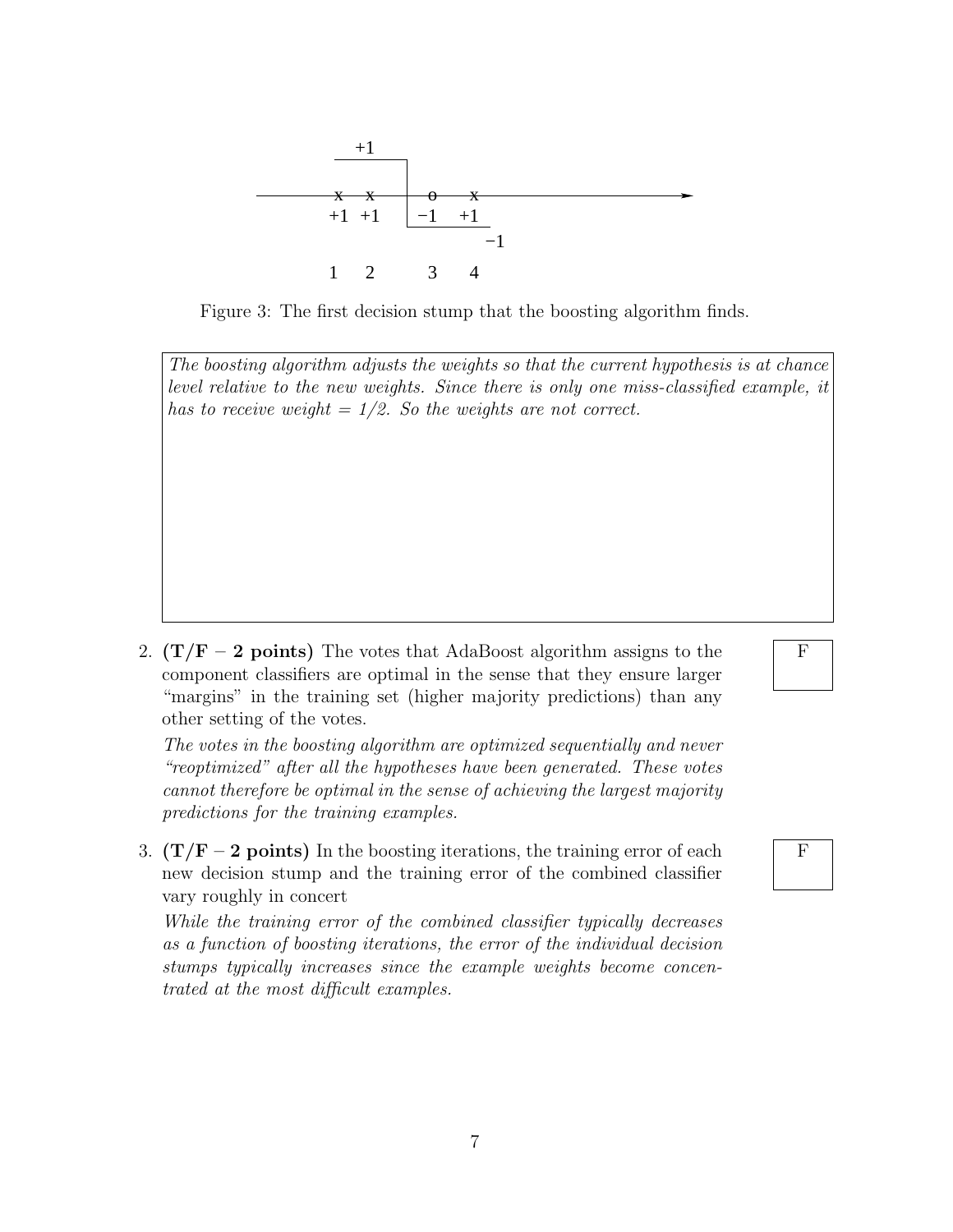

Figure 4: Training set, maximum margin linear separator, and the support vectors (in bold).

#### Problem 5

1. (4 points) What is the leave-one-out cross-validation error estimate for maximum margin separation in figure 4? (we are asking for a number)

Based on the figure we can see that removing any single point would not chance the resulting maximum margin separator. Since all the points are initially classified correctly, the leave-one-out error is zero.

2.  $(T/F - 2$  points) We would expect the support vectors to remain the same in general as we move from a linear kernel to higher order polynomial kernels.

There are no guarantees that the support vectors remain the same. The feature vectors corresponding to polynomial kernels are non-linear functions of the original input vectors and thus the support points for maximum margin separation in the feature space can be quite different.

3.  $(T/F - 2 points)$  Structural risk minimization is guaranteed to find the model (among those considered) with the lowest expected loss

We are guaranteed to find only the model with the lowest upper bound on the expected loss.

4. (6 points) What is the VC-dimension of a mixture of two Gaussians model in the plane with equal covariance matrices? Why?





F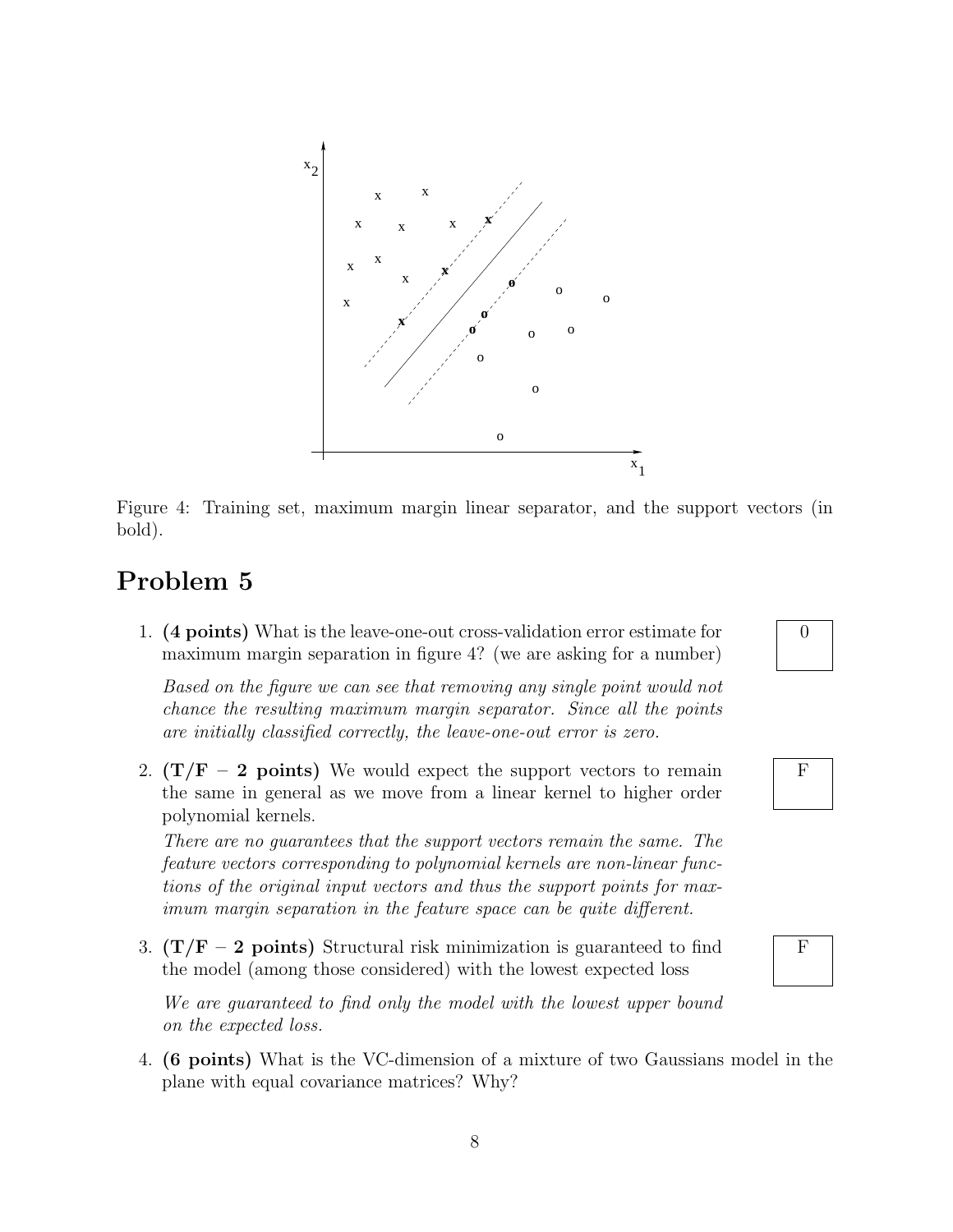A mixture of two Gaussians with equal covariance matrices has a linear decision boundary. Linear separators in the plane have VC-dim exactly 3.

# Problem 6

Using a set of 100 labeled training examples (two classes), we train the following models:

- GaussI A Gaussian mixture model (one Gaussian per class), where the covariance matrices are both set to I (identity matrix).
- GaussX A Gaussian mixture model (one Gaussian per class) without any restrictions on the covariance matrices.
- LinLog A logistic regression model with linear features.
- QuadLog A logistic regression model, using all linear and quadratic features.
	- 1. (6 points) After training, we measure for each model the average log probability of labels given examples in the training set. Specify all the equalities or inequalities that must *always* hold between the models relative to this performance measure. We are looking for statements like "model  $1 \leq$  model  $2$ " or "model  $1 =$  model  $2$ ". If no such statement holds, write "none".